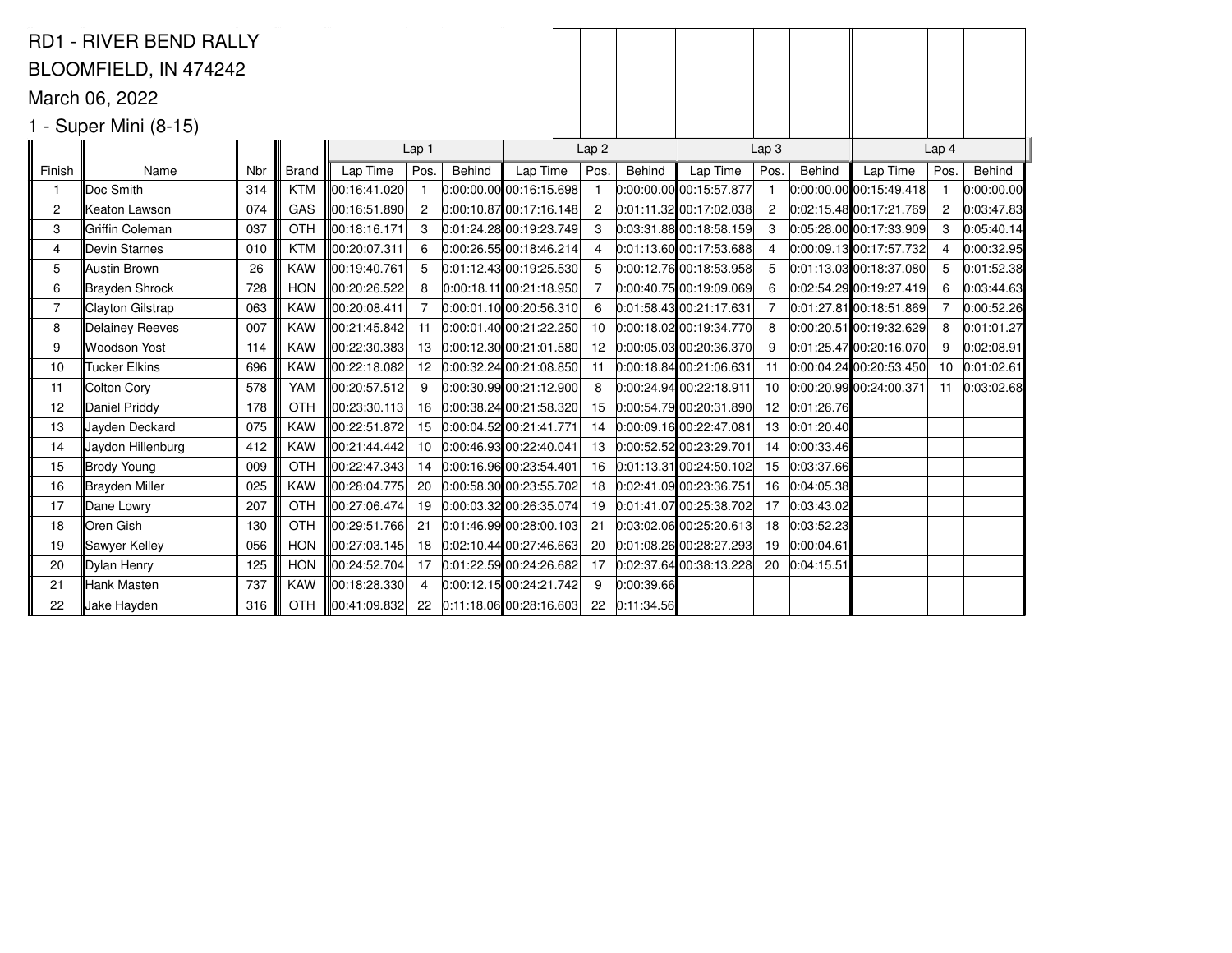|        | <b>RD1 - RIVER BEND RALLY</b> |     |              |               |                |               |                             |                  |               |                           |                  |            |                           |      |            |  |
|--------|-------------------------------|-----|--------------|---------------|----------------|---------------|-----------------------------|------------------|---------------|---------------------------|------------------|------------|---------------------------|------|------------|--|
|        | BLOOMFIELD, IN 474242         |     |              |               |                |               |                             |                  |               |                           |                  |            |                           |      |            |  |
|        | March 06, 2022                |     |              |               |                |               |                             |                  |               |                           |                  |            |                           |      |            |  |
|        | $2 - 85 CC (7-15)$            |     |              |               |                |               |                             |                  |               |                           |                  |            |                           |      |            |  |
|        |                               |     |              |               | Lap 1          |               |                             | Lap <sub>2</sub> |               |                           | Lap <sub>3</sub> |            | Lap <sub>4</sub>          |      |            |  |
| Finish | Name                          | Nbr | <b>Brand</b> | Lap Time      | Pos.           | Behind        | Lap Time                    | Pos.             | Behind        | Lap Time                  | Pos.             | Behind     | Lap Time                  | Pos. | Behind     |  |
|        | Dawson Starnes                | 022 | <b>KTM</b>   | 00:22:13.393  |                |               | $0:00:00.00$ 00:19:28.229   |                  |               | $0:00:00.00$ 00:18:37.619 |                  |            | $0:00:00.00$ 00:19:19.710 |      | 0:00:00.00 |  |
| 2      | Kaison Mullins                | 008 | OTH          | ∥00:24:54.104 | 4              |               | $[0.01:28.04]$ 00:20:44.150 | $\overline{2}$   |               | $0.03:56.63$ 00:20:30.560 | $\overline{2}$   | 0:05:49.57 |                           |      |            |  |
| 3      | <b>Trayton Lewis</b>          | 116 | <b>HON</b>   | 100:25:08.494 | 5              |               | 0:00:14.39 00:22:53.711     |                  |               | 0:01:04.13 00:21:11.120   | 3                | 0:03:04.51 |                           |      |            |  |
| 4      | Gage Priddy                   | 714 | <b>KAW</b>   | 00:23:21.624  | $\overline{c}$ |               | 0:01:08.23 00:24:58.987     |                  |               | $0:00:00.92$ 00:21:35.669 | 4                | 0:00:42.95 |                           |      |            |  |
| 5      | Jack Livingston               | 055 | <b>KTM</b>   | 00:23:26.064  | 3              |               | $0:00:04.44$ 00:22:51.041   |                  |               | 0:00:38.85 00:24:15.801   | 5                | 0:00:36.62 |                           |      |            |  |
| 6      | Wyatt Howe                    | 81  | <b>KAW</b>   | 00:26:33.075  | 6              |               | 0.01:24.5800:21:46.611      | 6                |               | 0:00:17.48 00:29:40.444   | 6                | 0:07:27.22 |                           |      |            |  |
| 7      | Kasen Bushong                 | 550 | GAS          | 00:28:12.836  | 7              |               | 0.01:39.7600:24:45.702      | 8                |               | $0:04:37.92$ 00:33:58.566 | $\overline{7}$   | 0:08:56.97 |                           |      |            |  |
| 8      | Brayden Booe                  | 547 | <b>KAW</b>   | 00:31:43.327  | 11             |               | 0:00:04.64 00:28:08.634     | 10               |               | $0:00:43.83$ 00:27:46.654 | 8                | 0:00:41.51 |                           |      |            |  |
| 9      | Levi Fleming                  | 099 | KAW          | 00:28:36.906  | 8              |               | $[0.00.24.07]$ 00:30:31.225 | 9                |               | 0.06.09.5900.28.43.184    | 9                | 0:00:12.70 |                           |      |            |  |
| 10     | Bryson Jones                  | 469 | <b>HON</b>   | 00:31:38.678  | 10             |               | 0.02:38.52 00:30:15.194     |                  |               | $0:02:01.91$ 00:27:32.043 | 10 <sup>1</sup>  | 0:01:34.60 |                           |      |            |  |
| 11     | Bryson Clark                  | 403 | <b>OTH</b>   | 00:29:00.156  | 9              |               | $[0:00:23.25]$ 00:17:57.919 |                  | 0:00:40.97    |                           |                  |            |                           |      |            |  |
| 12     | Landon Henry                  | 324 | <b>HON</b>   | 00:36:36.310  | 12             |               | $0.04:52.98$ 00:31:32.215   | 12 <sup>2</sup>  | 0:06:14.65    |                           |                  |            |                           |      |            |  |
| 13     | Layne Patterson               | 411 | OTH          | 00:40:50.462  | 14             |               | 0.02:32.2100:38:53.698      | 13               | 0:11:35.63    |                           |                  |            |                           |      |            |  |
| 14     | Alex Scherzinger              | 502 | <b>HON</b>   | 00:38:18.251  | 13             |               | $0:01:41.94$ 00:50:13.214   |                  | 14 0:08:47.30 |                           |                  |            |                           |      |            |  |
| 15     | Austin Hastings               | 015 | <b>YAM</b>   | 01:01:29.472  | 15             | 0:20:39.01    |                             |                  |               |                           |                  |            |                           |      |            |  |
| 16     | Hunter Norton                 | 791 | YAM          | 01:16:20.729  |                | 16 0:14:51.25 |                             |                  |               |                           |                  |            |                           |      |            |  |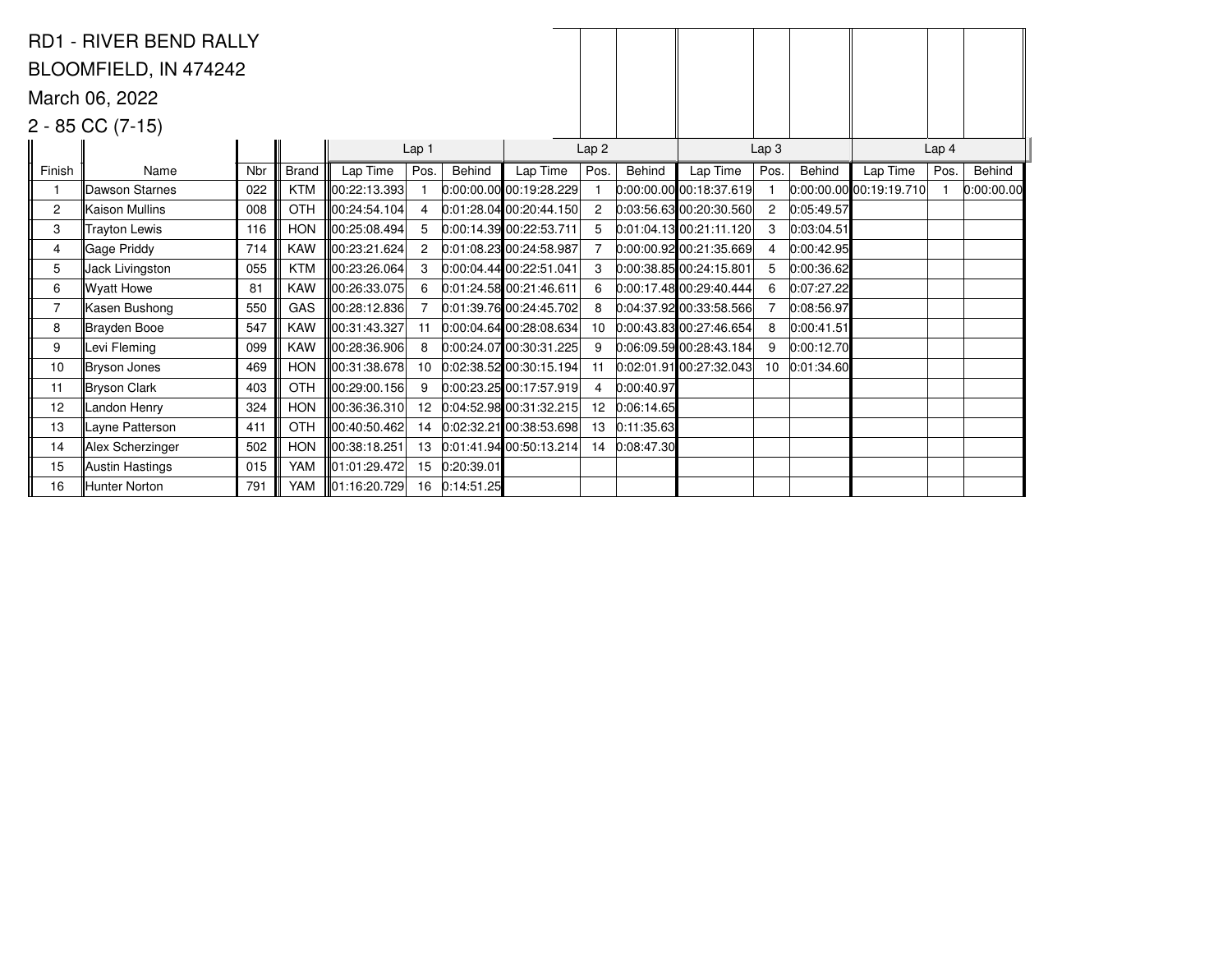|                | <b>RD1 - RIVER BEND RALLY</b> |     |            |               |                  |        |                           |                |            |                        |                  |            |          |                  |        |
|----------------|-------------------------------|-----|------------|---------------|------------------|--------|---------------------------|----------------|------------|------------------------|------------------|------------|----------|------------------|--------|
|                | BLOOMFIELD, IN 474242         |     |            |               |                  |        |                           |                |            |                        |                  |            |          |                  |        |
| March 06, 2022 |                               |     |            |               |                  |        |                           |                |            |                        |                  |            |          |                  |        |
|                | 3 - Super Mini Girls (8-15)   |     |            |               |                  |        |                           |                |            |                        |                  |            |          |                  |        |
|                |                               |     |            |               | Lap <sub>1</sub> |        |                           | Lap2           |            |                        | Lap <sub>3</sub> |            |          | Lap <sub>4</sub> |        |
| Finish         | Name                          | Nbr | Brand      | Lap Time      | Pos.             | Behind | Lap Time                  | Pos.           | Behind     | Lap Time               | Pos.             | Behind     | Lap Time | Pos.             | Behind |
|                | Jordyn Bell                   | 196 | <b>HON</b> | 00:26:57.106  |                  |        | $0:00:00.00$ 00:25:39.722 |                |            | 0.00.00.0000024:16.402 |                  | 0:00:00.00 |          |                  |        |
| 2              | Raelyn West                   | 419 | <b>HON</b> | ∥00:40:13.552 |                  |        | $0:13:16.44$ 00:37:13.428 | $\overline{2}$ | 0:24:50.15 |                        |                  |            |          |                  |        |
| 3              | Addalyn Walworth              | 831 | <b>OTH</b> | ∥00:57:16.210 | 3                |        | $0:17:02.65$ 00:34:23.157 | 3              | 0:14:12.38 |                        |                  |            |          |                  |        |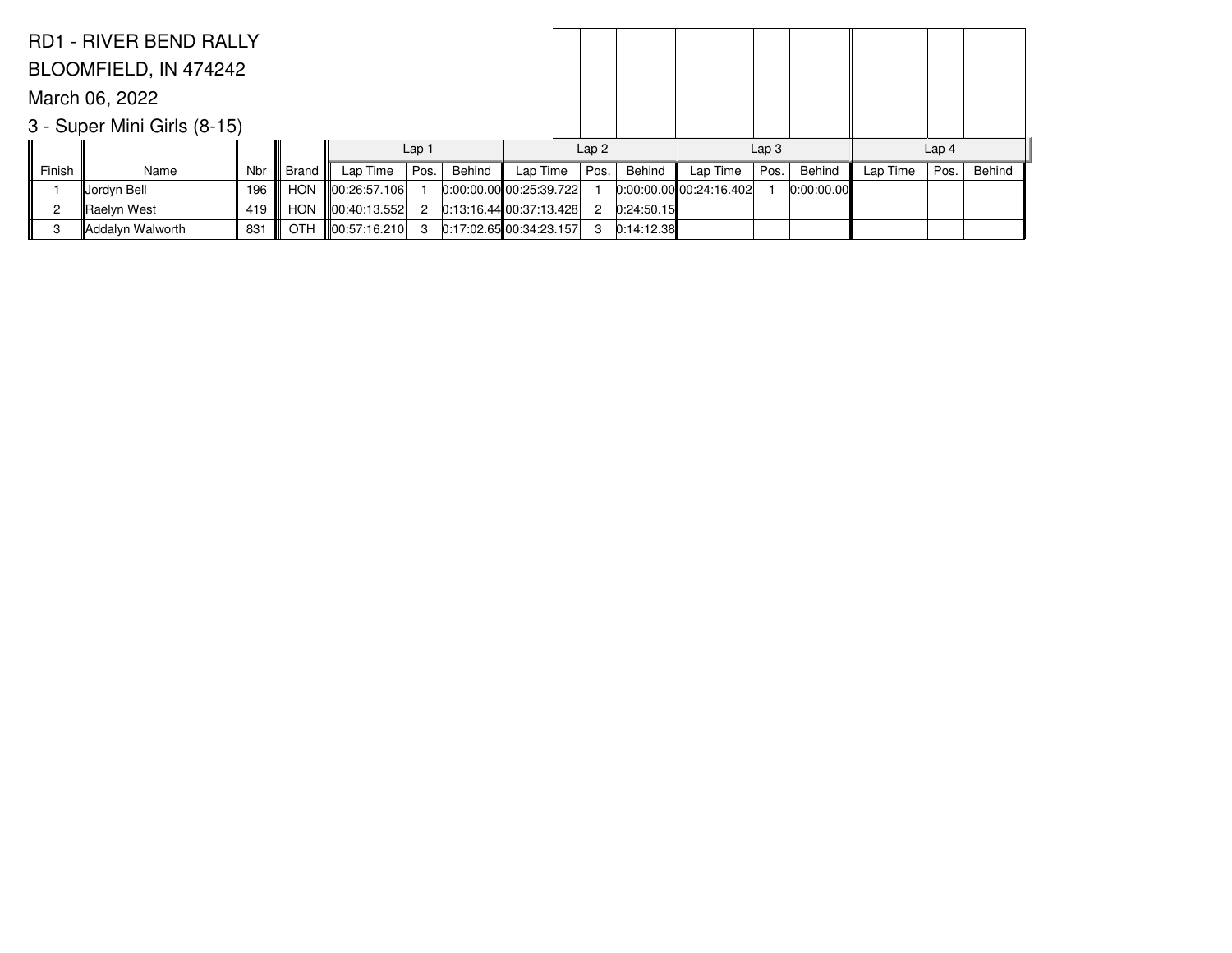|        | <b>RD1 - RIVER BEND RALLY</b> |     |            |               |                  |            |                         |              |            |          |                  |        |          |                  |        |
|--------|-------------------------------|-----|------------|---------------|------------------|------------|-------------------------|--------------|------------|----------|------------------|--------|----------|------------------|--------|
|        | BLOOMFIELD, IN 474242         |     |            |               |                  |            |                         |              |            |          |                  |        |          |                  |        |
|        | March 06, 2022                |     |            |               |                  |            |                         |              |            |          |                  |        |          |                  |        |
|        | 4 - 125 4 Stroke & Under      |     |            |               |                  |            |                         |              |            |          |                  |        |          |                  |        |
|        |                               |     |            |               | Lap <sub>1</sub> |            |                         | Lap2         |            |          | Lap <sub>3</sub> |        |          | Lap <sub>4</sub> |        |
| Finish | Name                          | Nbr | Brand      | Lap Time      | Pos.             | Behind     | Lap Time                | Pos.         | Behind     | Lap Time | Pos.             | Behind | Lap Time | Pos.             | Behind |
|        | ∥Case Cruthis                 | 172 | <b>OTH</b> | ∥00:39:32.322 |                  |            | 0:00:00.00 00:35:30.587 |              | 0:00:00.00 |          |                  |        |          |                  |        |
| 2      | lTanner Hawns                 | 006 | <b>OTH</b> | 00:49:25.827  |                  |            | 0.09:53.50 00:41:18.899 | $\mathbf{2}$ | 0:15:41.81 |          |                  |        |          |                  |        |
| 3      | Paul Carnes                   | 312 | <b>OTH</b> | 01:16:13.679  | 3                | 0:26:47.85 |                         |              |            |          |                  |        |          |                  |        |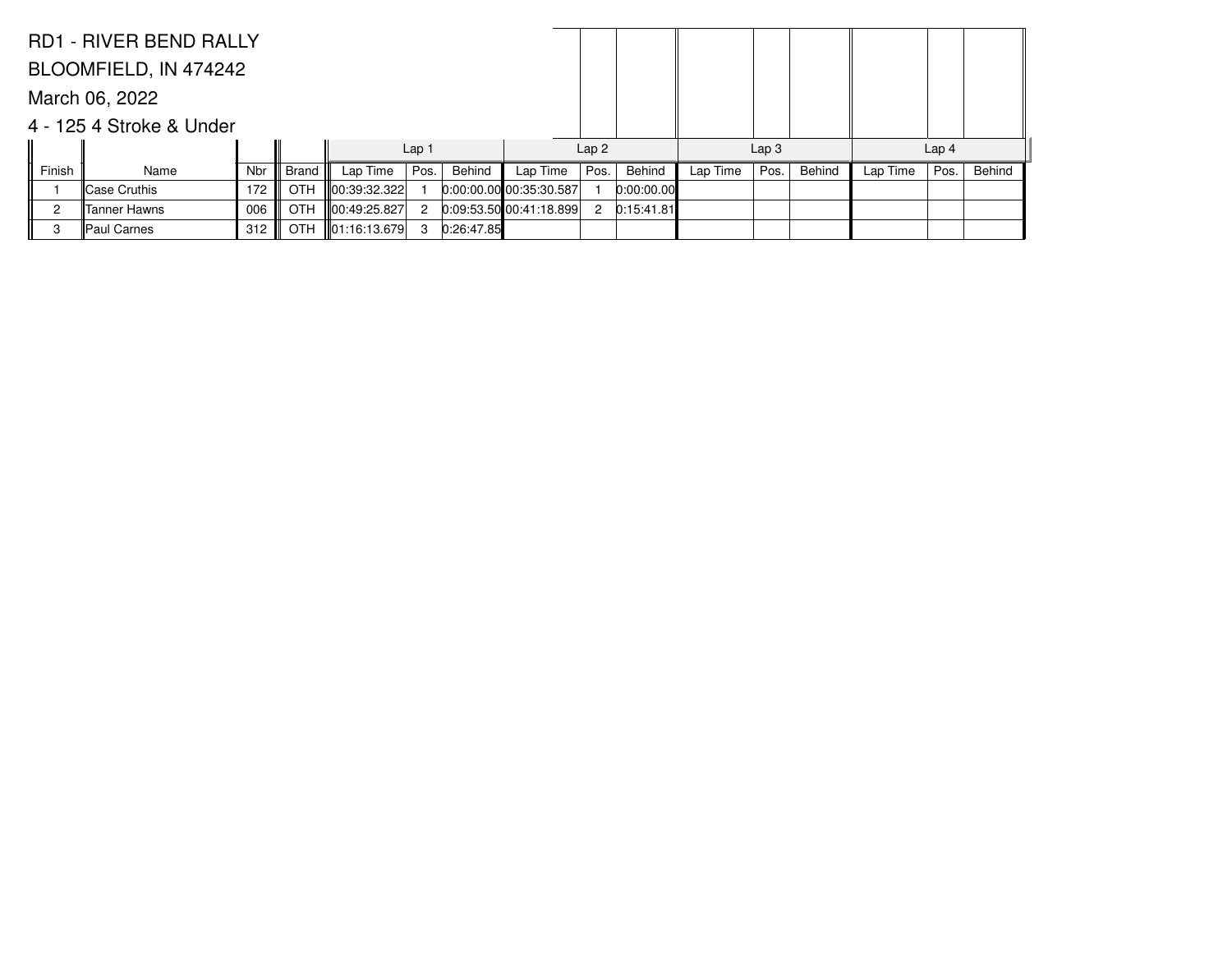|                | <b>RD1 - RIVER BEND RALLY</b> |     |              |              |                  |            |                           |                  |            |                           |                      |            |                           |      |            |
|----------------|-------------------------------|-----|--------------|--------------|------------------|------------|---------------------------|------------------|------------|---------------------------|----------------------|------------|---------------------------|------|------------|
|                | BLOOMFIELD, IN 474242         |     |              |              |                  |            |                           |                  |            |                           |                      |            |                           |      |            |
|                | March 06, 2022                |     |              |              |                  |            |                           |                  |            |                           |                      |            |                           |      |            |
|                | $5 - 65$ CC $(7-12)$          |     |              |              |                  |            |                           |                  |            |                           |                      |            |                           |      |            |
|                |                               |     |              |              | Lap <sub>1</sub> |            |                           | Lap <sub>2</sub> |            |                           | Lap <sub>3</sub>     |            | Lap <sub>4</sub>          |      |            |
| Finish         | Name                          | Nbr | <b>Brand</b> | Lap Time     | Pos.             | Behind     | Lap Time                  | Pos.             | Behind     | Lap Time                  | Pos.                 | Behind     | Lap Time                  | Pos. | Behind     |
|                | Chase Wilkerson               | 430 | YAM          | 00:21:34.004 |                  |            | $0:00:00.00$ 00:19:55.519 |                  |            | $0:00:00.00$ 00:19:18.590 |                      |            | $0:00:00.00$ 00:19:14.349 |      | 0:00:00.00 |
| $\overline{2}$ | Tryp Hix                      | 414 | <b>KTM</b>   | 00:22:48.934 | 2                |            | $0.01:14.93$ 00:20:42.270 |                  |            | $0.02:01.68$ 00:19:46.970 | $\mathbf{2}^{\circ}$ | 0:02:30.06 |                           |      |            |
| 3              | Braxton Wagler                | 765 | <b>YAM</b>   | 00:29:19.607 | 3                |            | 0:06:30.6700:27:51.014    |                  |            | 0:13:39.41[00:27:37.103]  | 3                    | 0:21:29.55 |                           |      |            |
| 4              | Riley Elkins                  | 202 | <b>KAW</b>   | 00:39:36.612 | 4                |            | $0:10:17.00$ 00:36:11.278 |                  | 0:18:37.26 |                           |                      |            |                           |      |            |
| 5              | Gage Williams                 | 816 | <b>KTM</b>   | 00:53:09.219 | 5                |            | $0:13:32.60$ 00:29:30.284 |                  | 0:06:51.61 |                           |                      |            |                           |      |            |
| 6              | ∥Elijah Strole                | 426 | <b>KAW</b>   | 01:06:45.985 | 6                | 0:13:36.76 |                           |                  |            |                           |                      |            |                           |      |            |